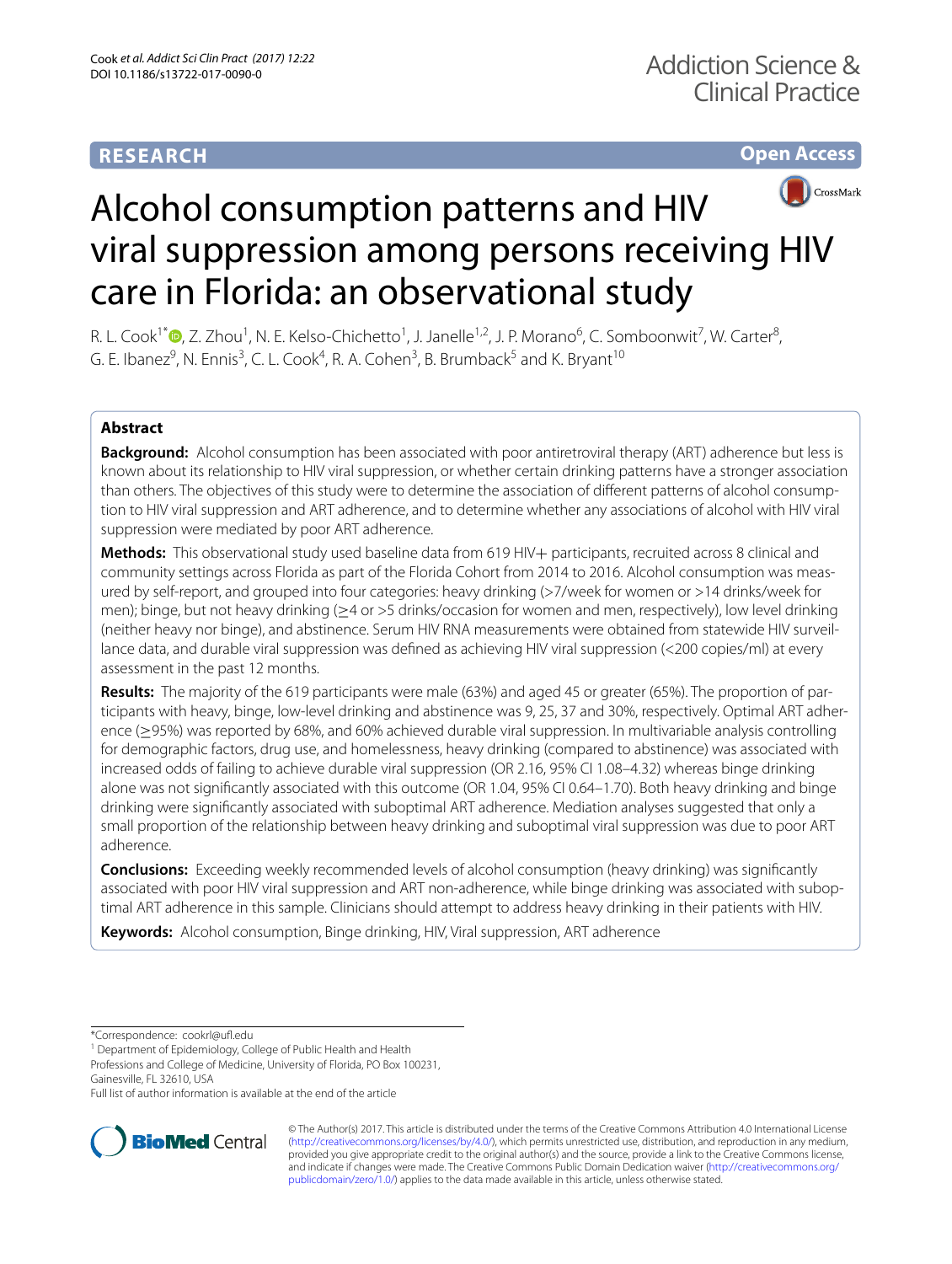## **Background**

Despite widespread availability of antiretroviral therapy  $(ART)$  in the United States, viral suppression  $\left( < 200 \text{ cop} \right)$ ies/ml) is achieved in only 25% of all persons living with HIV and 70% of those retained in care [\[1\]](#page-7-0). Lack of HIV viral suppression is associated with more rapid HIV disease progression, cardiovascular complications [[2\]](#page-7-1) and transmission of HIV within the community  $[1]$ . Therefore, strategies to improve HIV viral suppression are an important part of the current national HIV strategy [[3\]](#page-7-2).

Alcohol consumption is common in persons with HIV infection [\[4](#page-7-3)] and has been linked to several adverse health outcomes in this population [\[5\]](#page-7-4). Alcohol consumption could afect HIV viral suppression via both behavioral (e.g. ART adherence) and biological (e.g. immune dysfunction) mechanisms [[5\]](#page-7-4). While researchers have consistently found an association between alcohol consumption and poor ART adherence [[6,](#page-7-5) [7](#page-7-6)], relatively few studies have reported on the association of alcohol consumption to HIV viral suppression in the ART era [\[8](#page-7-7)]. These studies have produced mixed results, with some showing an association of alcohol use with HIV disease progression and poor viral suppression  $[9-11]$  $[9-11]$  $[9-11]$ , while others fnd no signifcant association [\[12,](#page-7-10) [13](#page-7-11)].

Some of the diferences in fndings across diferent populations could be due to the way that alcohol exposure was defned, or whether or not the investigators controlled for potential confounding variables. In general, papers focusing on alcohol use feature a wide range of defnitions to defne alcohol consumption, ranging from "any" versus "none"; quantity/frequency of drinking (e.g. number of drinks per week), binge drinking (e.g. number of drinks consumed in one drinking session), to the presence of an alcohol use disorder. Diferences in these defnitions can lead to inconsistent results that are difficult to compare by study [\[14\]](#page-7-12).

Alcohol consumption often overlaps with several other health conditions or behaviors that could be linked to poor HIV viral suppression, including social determinants of health (e.g. homelessness) [\[15](#page-7-13), [16\]](#page-7-14), comorbid behavioral health conditions (e.g. depression and anxiety) [[17,](#page-7-15) [18](#page-7-16)], and other substance use  $[17–20]$  $[17–20]$  $[17–20]$ . These overlapping factors should be considered when making a conclusion about whether alcohol consumption does have an independent efect on HIV viral suppression.

Little is known about which specifc patterns of drinking are most strongly associated with poor HIV viral suppression, and whether any associations can be explained by the impact of alcohol on ART adherence. Therefore, the objectives of this study were to determine the association of alcohol consumption to HIV viral suppression using two diferent defnitions of alcohol consumption patterns (heavy use and binge-drinking), and to determine whether any associations could be explained by diferences in ART adherence.

## **Methods**

## **Participants**

Between October 2014 and December 2016, we recruited 903 participants living with HIV/AIDS into the Florida Cohort. Initiated in 2014 and ongoing, the Florida Cohort collects self-reported information about demographic and behavioral factors that may afect health outcomes for persons with HIV/AIDS. Participants were recruited from a collaborative network of county health departments and community setting clinics throughout Florida (includes sites at Lake City, Gainesville, Tampa, Orlando, Sanford, Ft. Lauderdale, and Miami). Any person with HIV greater than 18 years of age was eligible to participate in the study. After providing written informed consent, participants completed an anonymous, selfadministered questionnaire examining demographics, substance use, mental health symptoms, and HIV-related health behavior. In order to ensure that all interested and eligible persons could participate, study staf asked if assistance was needed to complete the questionnaire; in such cases the questionnaire was read to the participants. The survey took approximately 30–45 min to complete, and participants received a \$25 incentive for their time.

With approval from the Florida Department of Health, survey responses were securely linked to medical records to obtain additional data on anti-retroviral medications, co-morbid health conditions, and laboratory test results, including HIV viral load and CD4+ T-cell count. Florida mandates that HIV viral load test results are reported to the statewide HIV surveillance system; for this reason, the surveillance information was able to be matched and linked for 97% of all study participants. The research procedures are approved by the institutional review boards (IRB) at the University of Florida, Florida International University, and the Florida Department of Health. In order to study the efect of alcohol on durable viral suppression, we limited this analysis to 619 participants who had been diagnosed with HIV for at least 1 year, who had at least 2 HIV viral load test results in the prior 12 months, and who did not have missing data for alcohol exposure. The 619 persons included in the analysis were not signifcantly diferent from those excluded for missing data about alcohol consumption in terms of age, race, or gender.

## **Measures**

## *Alcohol consumption*

Participants self-reported their alcohol consumption by answering the questions "In the past 12 months, how often did you have a drink containing alcohol" (options: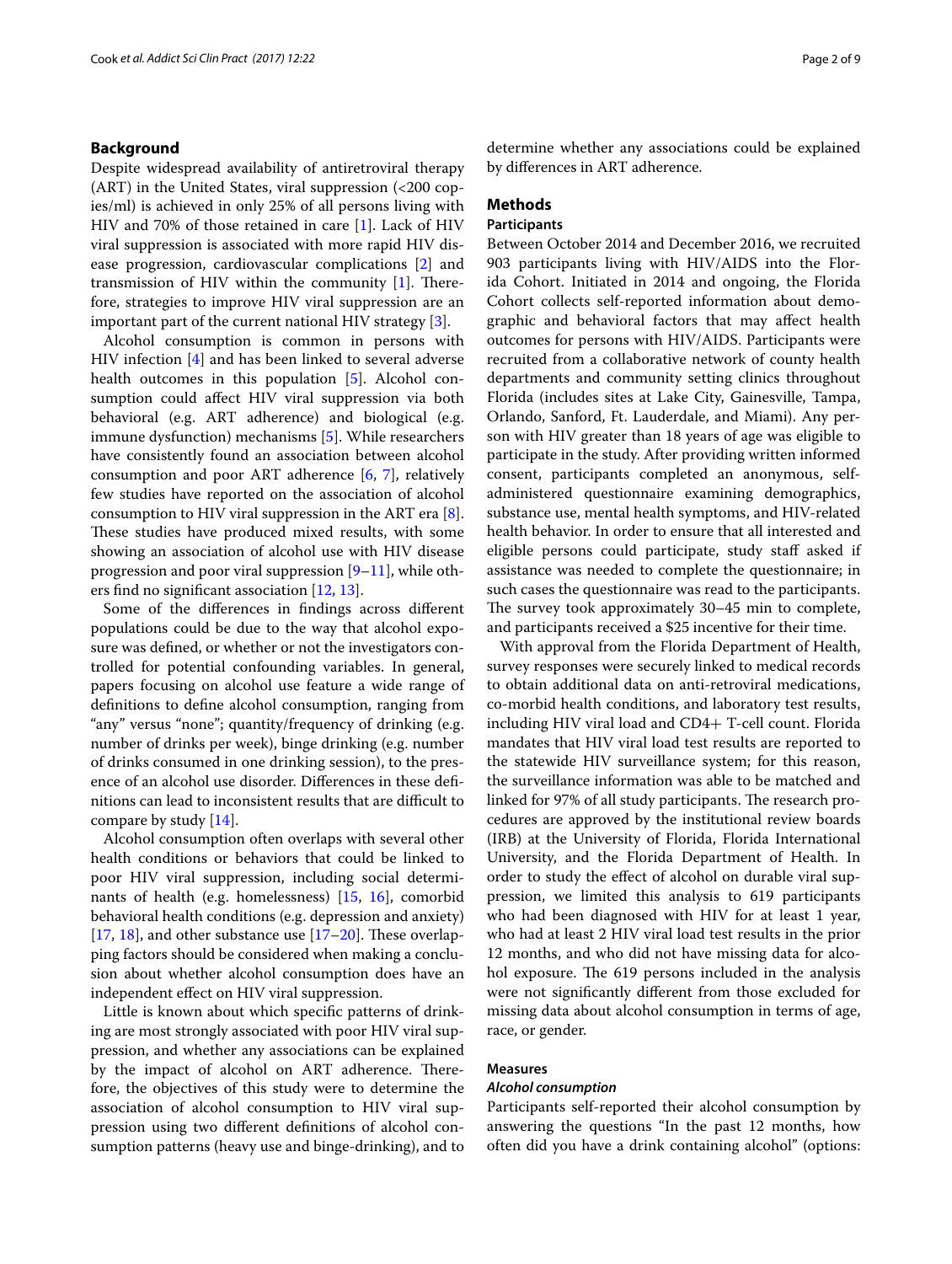less than 1–3 times a month, 1–3 times a week, 4–6 times a week, every day), "How many standard drinks would you have on a typical day" (range 0 to  $6+$ ), and "How often did you have 4+ standard drinks for women or 5+ standard drinks for men on one occasion? (options: never, less than monthly, monthly, weekly, or daily/ almost daily)". These three drinking items are based on the AUDIT-C, a 3-item scaled used to screen for drinking in primary care settings  $[21]$  $[21]$ . Using this information, plus the question "during the last 30 days, what is the largest number of drinks that you drank within a 24-h period", we defned two diferent patterns of alcohol consumption. Average weekly consumption was determined by multiplying the average quantity and frequency, and "heavy drinking" was defned as consuming more than 7 or 14 drinks/week for women or men [\[22](#page-7-19)]. Binge drinking focused on the amount consumed in one sitting, and was defined as consuming  $\geq 4$  or  $\geq 5$  drinks for women or men at least once a month in the past 12 months [\[22](#page-7-19)]. Because over 90% of heavy drinkers also reported binge drinking, we categorized each person into one of four categories: Heavy (regardless of binge status); binge (not including heavy drinking), low level drinking (any drinking that was not heavy or binge), or no current drinking (abstinence).

## *Covariates*

The study questionnaire assessed socio-demographic variables, including age, gender, race and ethnicity, education and homelessness. The Personal Health Questionnaire Depression Scale (PHQ-8 score) and Generalized Anxiety Disorder 7-item scale (GAD-7) were used to assess current depressive symptoms (PHQ-8 score  $\geq$ 10) and current anxiety symptoms (GAD-7 score  $\geq$ 10), respectively [[23,](#page-8-0) [24](#page-8-1)]. Current tobacco use was categorized as yes or no. We created a dichotomous summary variable that indicated any use of injected or non-injected illicit drugs in the past 12-months, including marijuana, cocaine/crack, heroin, pain medications (like oxycontin), sedatives, methamphetamine, ecstasy, and other stimulants.

## *Antiretroviral (ART) adherence*

ART adherence was assessed by self-report, as this has been shown to correlate strongly with HIV outcomes and is simpler and less costly to obtain compared to other ART adherence assessment options [[25,](#page-8-2) [26](#page-8-3)]. ART adherence was defned as the proportion of days in last 30 days they did not miss any medications, based on their response to the question, "In the last 30 days, how many days did you miss at least one dose of any of your HIV medication?", and was dichotomized as  $\geq$ 95 versus <95% [[27\]](#page-8-4). Adherence of 95% or greater is considered optimal adherence and has been associated with improved outcomes in terms of CD4 count and viral suppression [[28](#page-8-5), [29\]](#page-8-6).

#### *Viral suppression*

HIV viral load values were obtained from HIV surveillance data. We considered the lab value closest to the time of baseline survey completion, and also all HIV viral load measures obtained up to 12 months prior to survey completion. We defned HIV viral suppression as an HIV-1 RNA test value  $\leq$ 200 copies/ml. Durable viral suppression was achieved if all HIV viral load tests were suppressed viral load  $(\leq 200 \text{ copies/ml})$  in the past 12 months.

## **Data analysis**

We frst conducted a descriptive analysis comparing potential risk factors with the four patterns of drinking (heavy, binge, low, and none), using the Chi square test to assess for statistical signifcance across the 4 drinking categories. We compared the proportions of participants achieving durable HIV viral suppression and  $\geq$ 95% ART adherence in each of the 3 drinking patterns compared to non-drinkers. We then conducted multivariable logistic regression analyses to identify the relationship of the diferent drinking patterns with durable viral load suppression, after controlling for demographic and behavioral characteristics that were signifcantly associated with durable viral suppression in bivariate analysis ( $p < .10$ ). Crude and adjusted odds ratios with 95% confdence limits were reported. To assess whether the relationship of alcohol consumption to viral suppression was mediated by ART adherence, we conducted a mediation analysis  $[30]$  $[30]$  $[30]$ . The mediation analysis sought to diferentiate the direct efects of heavy drinking on HIV viral suppression from indirect efects mediated by ART adherence. Because the dependent variable was not rare, we used a generalized linear model regression with a log link function for viral suppression, which produces estimates of risk ratios. No covariates were included due to convergence issues when fitting a log-linear model for the outcome. The mediation macro developed by Valeri and VanderWeele was used to calculate the bootstrap confdence intervals with 1000 bootstrap samples [[30](#page-8-7)].

Overall, missing data on most covariates of interests were minimal (<3%). However, approximately 9% of participants did not report or partially reported the use of illegal drugs in the past year. In order to address the potential for biased estimates, multiple imputation was performed using fully conditional specifcation (FSC) method to generate 20 complete datasets. All variables in the multivariable model were used in the imputation.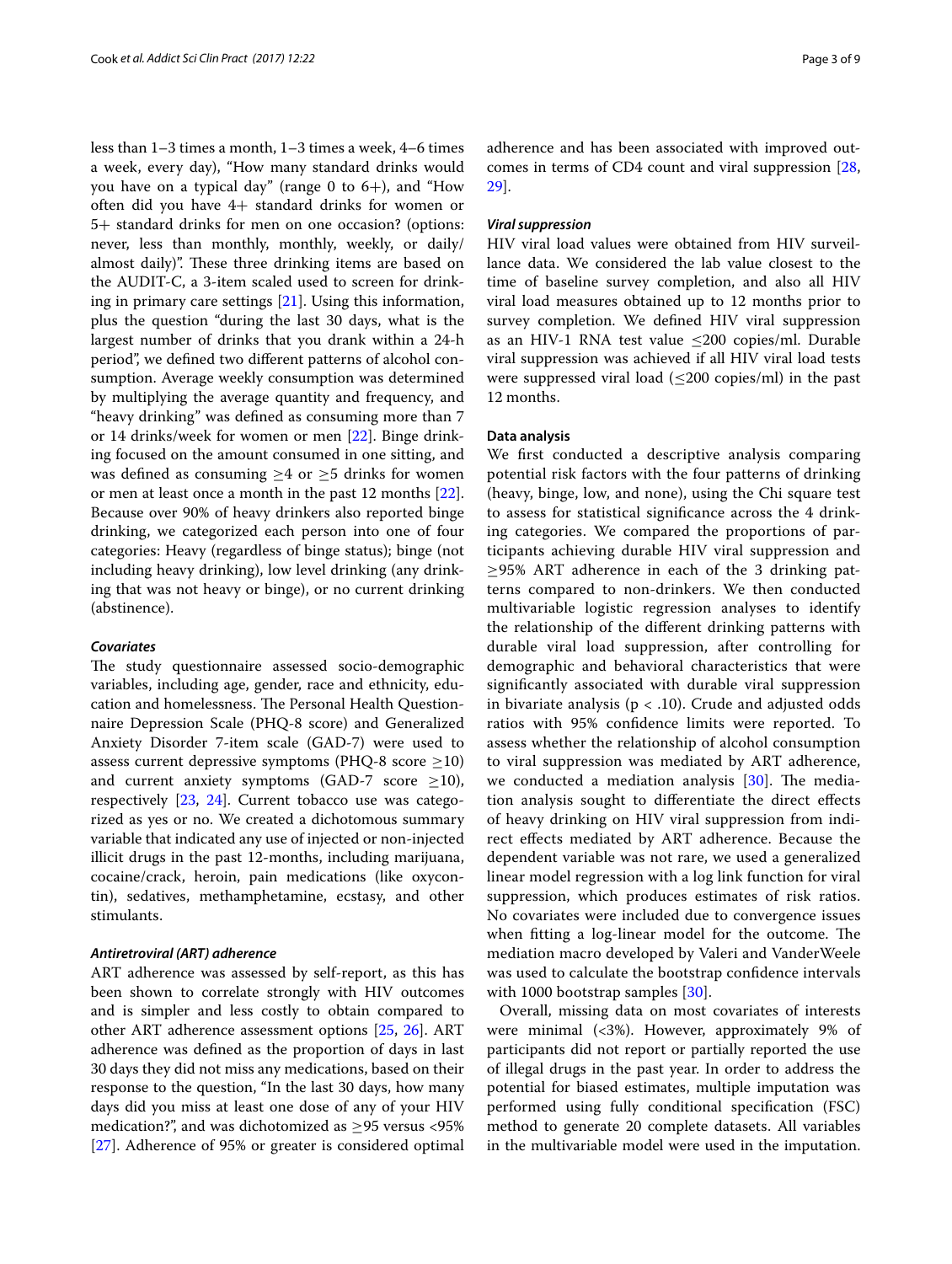All data analyses were performed in SAS version 9.4 (SAS Institute, Carry, NC, USA).

## **Results**

Characteristics of the 619 study participants are pre-sented in Table [1](#page-3-0). The majority of the sample was male (63%), aged 45 years or greater (65%), and diverse in terms of race/ethnicity and education status (Table [1](#page-3-0)). Homelessness in the past year was reported among 16%. Current smoking and illicit drug use was reported by 53 and 58%, respectively. Symptoms of depression (31%) and anxiety (29%) were relatively common. Durable viral load suppression was achieved among only 60% of the sample. Among those currently using ART (94%), 68% reported optimal ART adherence. Thirty percent of the sample reported no use of alcohol in the past year, 9% met criteria for heavy drinking (exceeds weekly limits), 25% met criteria for binge drinking (but not heavy drinking), and 37% reported low level, non-binge drinking.

Descriptive analyses showing the distribution of potential covariates to the four drinking categories are shown in Table [2](#page-4-0). Heavy and/or binge drinking were more common among those with less than a high-school education, those who smoked or used illicit drugs, persons who had been homeless in the past year, and persons with symptoms of depression or anxiety.

The proportion of persons with optimal ART adherence  $(≥95%)$  was significantly lower with each increasing category of alcohol consumption, compared to those who were abstinent (Fig. [1\)](#page-6-0). Specifically, optimal ART adherence was reported by 80% of non-drinkers, 68% of low level drinkers, 58% of binge drinkers, and 51% of heavy drinkers. In contrast, durable viral suppression was signifcantly lower only in persons with heavy drinking (41%) compared to those who were abstinent (66%), but there was no signifcant diference in durable viral suppression in persons with low-level drinking (60%) or binge drinking alone (59%) compared to those who were abstinent (Fig. [2](#page-6-1)). In multivariable analyses, heavy drinking, compared to abstinence, was associated with suboptimal HIV viral load suppression in both crude analyses (OR 2.79; 95% CI 1.50–5.21) and adjusted analyses (OR 2.16; 95% CI 1.08–4.32) (Table [3](#page-5-0)). In contrast, binge drinking alone (without heavy drinking) was not associated with a signifcant change in overall rates of optimal viral suppression (unadjusted OR 1.35, 95% CI 0.87–2.10; adjusted OR 1.04, 95% CI 0.64–1.70) (Table [3\)](#page-5-0).

In the mediation analysis, the majority of the relationship between heavy drinking and suboptimal HIV viral suppression was via a direct efect (RR 1.61, 95% CI 1.16,

## <span id="page-3-0"></span>**Table 1 Baseline characteristics of persons living with HIV in the Florida Cohort (N = 619), 2014–2016**

| <b>Baseline characteristics</b>                 | No. (column %)       |
|-------------------------------------------------|----------------------|
| Gender                                          |                      |
| Male                                            | 393 (63)             |
| Female                                          | 226 (37)             |
| Race                                            |                      |
| Non-Hispanic White                              | 137 (22)             |
| Non-Hispanic Black                              | 346 (56)             |
| Hispanic                                        | 112 (18)             |
| Other                                           | 24(4)                |
| Age group                                       |                      |
| $18 - 34$                                       | 92 (15)              |
| $35 - 44$                                       | 125 (20)             |
| $45 - 54$                                       | 246 (40)             |
| $\geq 55$                                       | 156 (25)             |
| Education                                       |                      |
| <high school<="" td=""><td>205 (33)</td></high> | 205 (33)             |
| High school or equivalent                       | 189 (31)             |
| >High school                                    | 222 (36)             |
| Homelessness                                    |                      |
| No                                              | 513 (84)             |
| Yes                                             | 96 (16)              |
| Current smoking                                 |                      |
| No                                              | 280 (47)             |
| Yes                                             | 313 (53)             |
| Any illicit drug use                            |                      |
| <b>No</b>                                       | 236 (42)             |
| Yes                                             | 328 (58)             |
| Current depressive symptoms                     |                      |
| <b>No</b>                                       | 416 (69)             |
| Yes                                             | 188 (31)             |
|                                                 |                      |
| Current anxiety symptoms<br>No                  |                      |
| Yes                                             | 428 (71)<br>174 (29) |
| Current ART use                                 |                      |
| No                                              |                      |
|                                                 | 35 (6)               |
| Yes                                             | 579 (94)             |
| Current ART adherence                           |                      |
| <95%                                            | 177 (32)             |
| ≥95%                                            | 371 (68)             |
| Durable viral load suppression                  |                      |
| $\leq$ 200 copies/ml                            | 369 (60)             |
| >200 copies/ml                                  | 250 (40)             |
| Drinking status                                 |                      |
| Abstinence                                      | 184 (30)             |
| Low, non-binge drinking                         | 226 (37)             |
| Binge drinking only                             | 155(25)              |
| Heavy drinking                                  | 54 (9)               |

*ART* antiretroviral therapy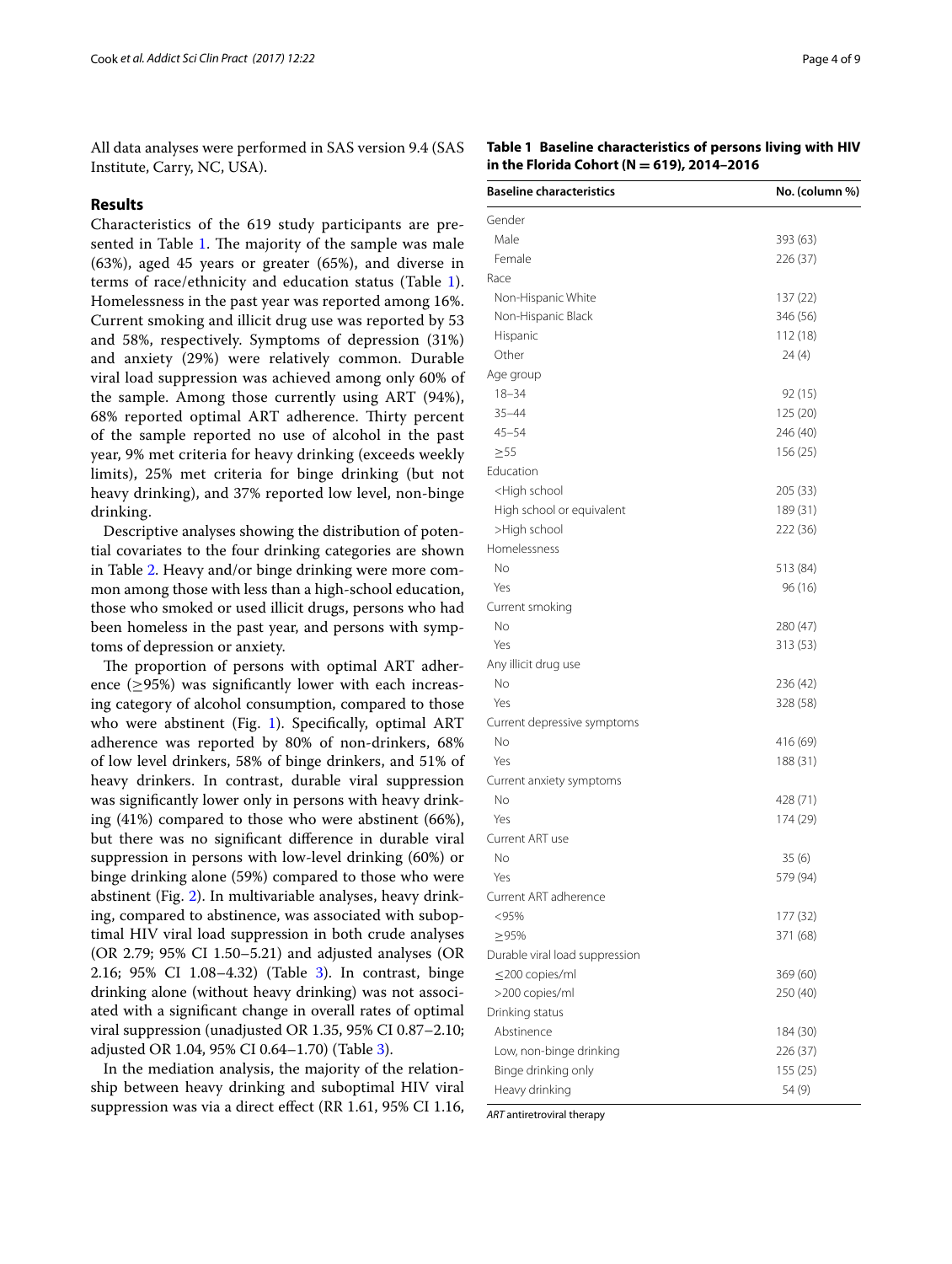| Characteristic                                                                                                                   | Drinking status (past year) |             |          |                   |         |        |
|----------------------------------------------------------------------------------------------------------------------------------|-----------------------------|-------------|----------|-------------------|---------|--------|
|                                                                                                                                  | <b>Total</b>                | $N$ (Row %) | p value  |                   |         |        |
|                                                                                                                                  |                             | Abstinence  | Low      | <b>Binge only</b> | Heavy   |        |
| Gender                                                                                                                           |                             |             |          |                   |         |        |
| Male                                                                                                                             | 393 (63)                    | 95 (24)     | 163(41)  | 103 (26)          | 32(8)   | < .001 |
| Female                                                                                                                           | 226 (37)                    | 89 (39)     | 63 (28)  | 52 (23)           | 22 (10) |        |
| Race                                                                                                                             |                             |             |          |                   |         |        |
| Non-Hispanic White                                                                                                               | 137 (22)                    | 40 (29)     | 48 (35)  | 34(25)            | 15(11)  | .95    |
| Non-Hispanic Black                                                                                                               | 346 (56)                    | 106(31)     | 122(35)  | 88 (25)           | 30(9)   |        |
| Hispanic                                                                                                                         | 112 (18)                    | 30(27)      | 47 (42)  | 27(24)            | 8(7)    |        |
| Other                                                                                                                            | 24(4)                       | 8(33)       | 9(38)    | 6(25)             | 1(4)    |        |
| Age group                                                                                                                        |                             |             |          |                   |         |        |
| $18 - 34$                                                                                                                        | 92(15)                      | 17(18)      | 41 (45)  | 26 (28)           | 8(9)    | .45    |
| $35 - 44$                                                                                                                        | 125(20)                     | 39 (31)     | 43 (34)  | 33 (26)           | 10(8)   |        |
| $45 - 54$                                                                                                                        | 246 (40)                    | 79 (32)     | 83 (34)  | 59 (24)           | 25 (10) |        |
| $\geq 55$                                                                                                                        | 156(25)                     | 49 (31)     | 59 (38)  | 37(24)            | 11(7)   |        |
| Education                                                                                                                        |                             |             |          |                   |         |        |
| <high school<="" td=""><td>205 (33)</td><td>69 (34)</td><td>50(24)</td><td>57 (28)</td><td>29 (14)</td><td>&lt; .001</td></high> | 205 (33)                    | 69 (34)     | 50(24)   | 57 (28)           | 29 (14) | < .001 |
| High school or equivalent                                                                                                        | 189 (31)                    | 52 (28)     | 77(41)   | 48 (25)           | 12(6)   |        |
| >High school                                                                                                                     | 222 (36)                    | 60(27)      | 99 (45)  | 50 (33)           | 13(6)   |        |
| Homelessness                                                                                                                     |                             |             |          |                   |         |        |
| <b>No</b>                                                                                                                        | 513 (84)                    | 154 (30)    | 194 (38) | 122 (24)          | 43 (8)  | .08    |
| Yes                                                                                                                              | 96(16)                      | 23(24)      | 29 (30)  | 33 (34)           | 11(11)  |        |
| Current smoking                                                                                                                  |                             |             |          |                   |         |        |
| No                                                                                                                               | 280 (47)                    | 97 (35)     | 112(40)  | 58 (21)           | 13(5)   | < .001 |
| Yes                                                                                                                              | 313 (53)                    | 77 (25)     | 105(34)  | 92 (29)           | 39 (12) |        |
| Any illicit drug use                                                                                                             |                             |             |          |                   |         |        |
| No                                                                                                                               | 236 (42)                    | 99 (42)     | 80 (34)  | 46 (19)           | 11(5)   | < .001 |
| Yes                                                                                                                              | 328 (58)                    | 54 (16)     | 132 (40) | 101(31)           | 41 (13) |        |
| Current depressive symptoms                                                                                                      |                             |             |          |                   |         |        |
| <b>No</b>                                                                                                                        | 416 (69)                    | 127(31)     | 156 (38) | 106(25)           | 27(6)   | .08    |
| Yes                                                                                                                              | 188 (31)                    | 53 (28)     | 63 (34)  | 48 (26)           | 24 (13) |        |
| Current anxiety symptoms                                                                                                         |                             |             |          |                   |         |        |
| No                                                                                                                               | 428 (71)                    | 123 (29)    | 170 (40) | 104(24)           | 31(7)   | .04    |
| Yes                                                                                                                              | 174 (29)                    | 54 (31)     | 50 (29)  | 49 (28)           | 21(12)  |        |
| Current ART Adherence <sup>a</sup>                                                                                               |                             |             |          |                   |         |        |
| < 95%                                                                                                                            | 177 (32)                    | 32(18)      | 64 (36)  | 59 (33)           | 22(12)  | < .001 |
| >95%                                                                                                                             | 371 (68)                    | 130 (35)    | 136 (37) | 82 (22)           | 23(6)   |        |
| Durable ART suppression                                                                                                          |                             |             |          |                   |         |        |
| ≤200 copies/ml                                                                                                                   | 369 (60)                    | 121(33)     | 135 (37) | 91 (25)           | 22(6)   | .01    |
| >200 copies/ml                                                                                                                   | 250 (40)                    | 63(25)      | 91 (36)  | 64 (26)           | 32 (13) |        |

<span id="page-4-0"></span>**Table 2 Bivariate associations between covariates and alcohol consumption among the Florida Cohort (N = 619), 2014– 2016**

<sup>a</sup> Among participants who were currently taking ART. p values represent Chi square tests that the distribution of the variable varies by alcohol pattern

2.05), with a smaller yet significant indirect effect mediated via poor ART adherence (RR 1.05, 95% CI 1.00, 1.13) (Table [4](#page-6-2)). Although the overall efect of binge drinking on suboptimal HIV viral suppression was not signifcant (Table [4\)](#page-6-2), the data suggest that indirect efects (mediated by poor ART adherence) could be more important when considering the relationship of binge drinking to suboptimal HIV viral suppression.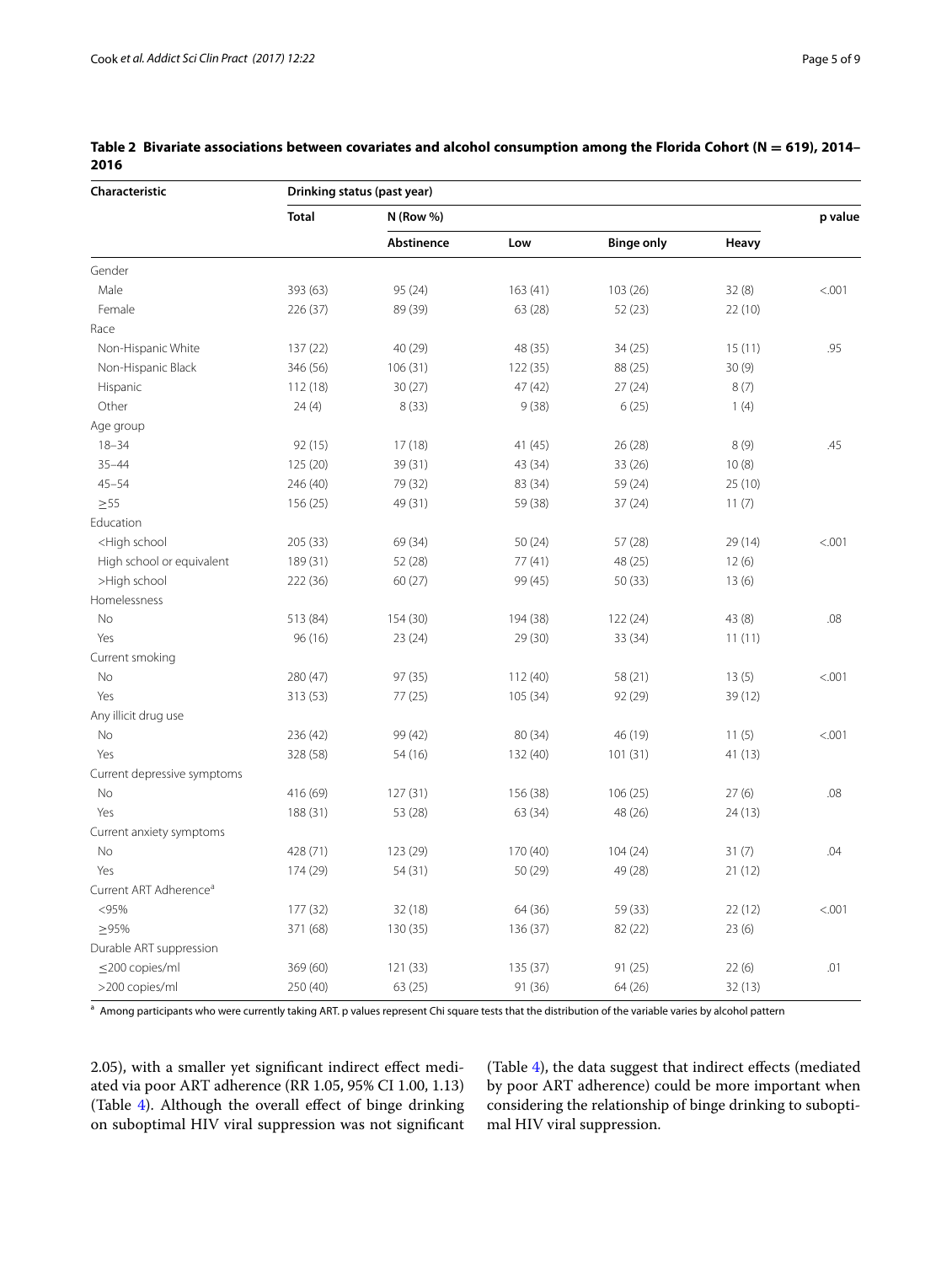| Characteristic                                                                                                                                           | <b>Crude estimates</b> |               |         | <b>Adjusted estimates</b> |               |         |
|----------------------------------------------------------------------------------------------------------------------------------------------------------|------------------------|---------------|---------|---------------------------|---------------|---------|
|                                                                                                                                                          | OR                     | 95% CI        | p value | <b>AOR</b>                | 95% CI        | p value |
| Gender (ref = male)                                                                                                                                      |                        |               |         |                           |               |         |
| Female                                                                                                                                                   | 0.83                   | $0.60 - 1.17$ | .29     | 0.72                      | $0.49 - 1.06$ | .09     |
| Race (ref = Non-Hispanic White)                                                                                                                          |                        |               |         |                           |               |         |
| Non-Hispanic Black                                                                                                                                       | 2.04                   | $1.34 - 3.10$ | .69     | 1.85                      | $1.17 - 2.94$ | .009    |
| Hispanic                                                                                                                                                 | 1.12                   | 0.65          | < .001  | 1.08                      | 0.60          | .80     |
| Other                                                                                                                                                    | 0.93                   | 0.36          | .88     | 0.71                      | 0.26          | .51     |
| Age group (ref $\geq$ 55)                                                                                                                                |                        |               |         |                           |               |         |
| $18 - 34$                                                                                                                                                | 3.77                   | $2.18 - 6.51$ | < .001  | 3.99                      | $2.21 - 7.20$ | < .001  |
| $35 - 44$                                                                                                                                                | 2.95                   | 1.78-4.87     | < .001  | 2.80                      | $1.64 - 4.76$ | < .001  |
| $45 - 54$                                                                                                                                                | 1.82                   | $1.17 - 2.84$ | .007    | 1.69                      | $1.06 - 2.69$ | .03     |
| Education (ref > high school)                                                                                                                            |                        |               |         |                           |               |         |
| <high school<="" td=""><td>2.11</td><td><math>1.42 - 3.14</math></td><td>&lt; .001</td><td>1.79</td><td><math>1.13 - 2.84</math></td><td>.01</td></high> | 2.11                   | $1.42 - 3.14$ | < .001  | 1.79                      | $1.13 - 2.84$ | .01     |
| High school or equivalent                                                                                                                                | 1.74                   | $1.16 - 2.60$ | .007    | 1.48                      | $0.95 - 2.31$ | .09     |
| Homelessness (ref = no)                                                                                                                                  |                        |               |         |                           |               |         |
| Yes                                                                                                                                                      | 2.38                   | $1.53 - 3.71$ | < .001  | 1.87                      | $1.14 - 3.07$ | .01     |
| Current smoking (ref = no)                                                                                                                               |                        |               |         |                           |               |         |
| Yes                                                                                                                                                      | 2.00                   | $1.43 - 2.80$ | < .001  | 1.46                      | $0.99 - 2.16$ | .06     |
| Illicit drug use (ref = no)                                                                                                                              |                        |               |         |                           |               |         |
| Yes                                                                                                                                                      | 1.46                   | $1.04 - 2.06$ | .03     | 1.17                      | $0.78 - 1.75$ | .44     |
| Depressive symptoms (ref = no)                                                                                                                           |                        |               |         |                           |               |         |
| Yes                                                                                                                                                      | 1.02                   | $0.72 - 1.45$ | .92     |                           |               |         |
| Anxiety symptoms (ref = no)                                                                                                                              |                        |               |         |                           |               |         |
| Yes                                                                                                                                                      | 1.27                   | $0.89 - 1.81$ | .19     |                           |               |         |
| Drinking status (ref = abstinence)                                                                                                                       |                        |               |         |                           |               |         |
| Low drinking                                                                                                                                             | 1.29                   | $0.86 - 1.94$ | .21     | 1.19                      | $0.76 - 1.88$ | .45     |

Binge drinking only 1.35 0.87–2.10 .18 1.04 0.64–1.70 .87 Heavy drinking 2.79 1.50–5.21 .001 2.16 1.08–4.32 .03

<span id="page-5-0"></span>**Table 3 Crude and adjusted associations between alcohol consumption and lack of durable viral load suppression among PLWH in the Florida Cohort (N = 619), 2014–2016**

*PLWH* persons living with HIV, *OR* odds ratio, *AOR* adjusted odds ratio, *CI* confdence limits

## **Discussion**

In this sample of persons living with HIV infection in Florida, heavy alcohol consumption was associated with approximately twice the odds of having suboptimal HIV viral suppression compared to non-drinkers, even when accounting for several potential confounding variables. In contrast, adults who reported occasional binge drinking but did not meet criteria for heavy drinking were not as a group signifcantly diferent from non-drinkers in terms of overall durable HIV viral suppression. The findings demonstrate that diferences in the way that alcohol consumption is measured and defned can result in diferent conclusions about the relationship of alcohol consumption with HIV-related health outcomes or behaviors.

Heavy drinking was also signifcantly associated with suboptimal ART adherence, so we assessed whether the association of heavy drinking to suboptimal HIV viral suppression was mediated by poor ART adherence. We found that only a small, albeit signifcant, proportion of the association was via an indirect (mediation) pathway. These findings suggest that much of the relationship between heavy drinking and suboptimal HIV viral suppression maybe due to other mechanisms such as direct biological efects of alcohol on the immune system or to the efects of alcohol on behavior, including engagement in care and persistence on ART therapy [\[31\]](#page-8-8).

Approximately a quarter of the population met criteria for binge drinking but not for heavy drinking, and given that binge drinking was associated with suboptimal ART adherence, it was somewhat surprising that binge drinking was not also associated with poor HIV viral suppression. It could be that current ART medications are more forgiving in terms of ART adherence [\[32](#page-8-9)], or there could be other unmeasured diferences between the heavy drinkers and binge drinkers in this sample. Our fndings are also consistent with other research that has generally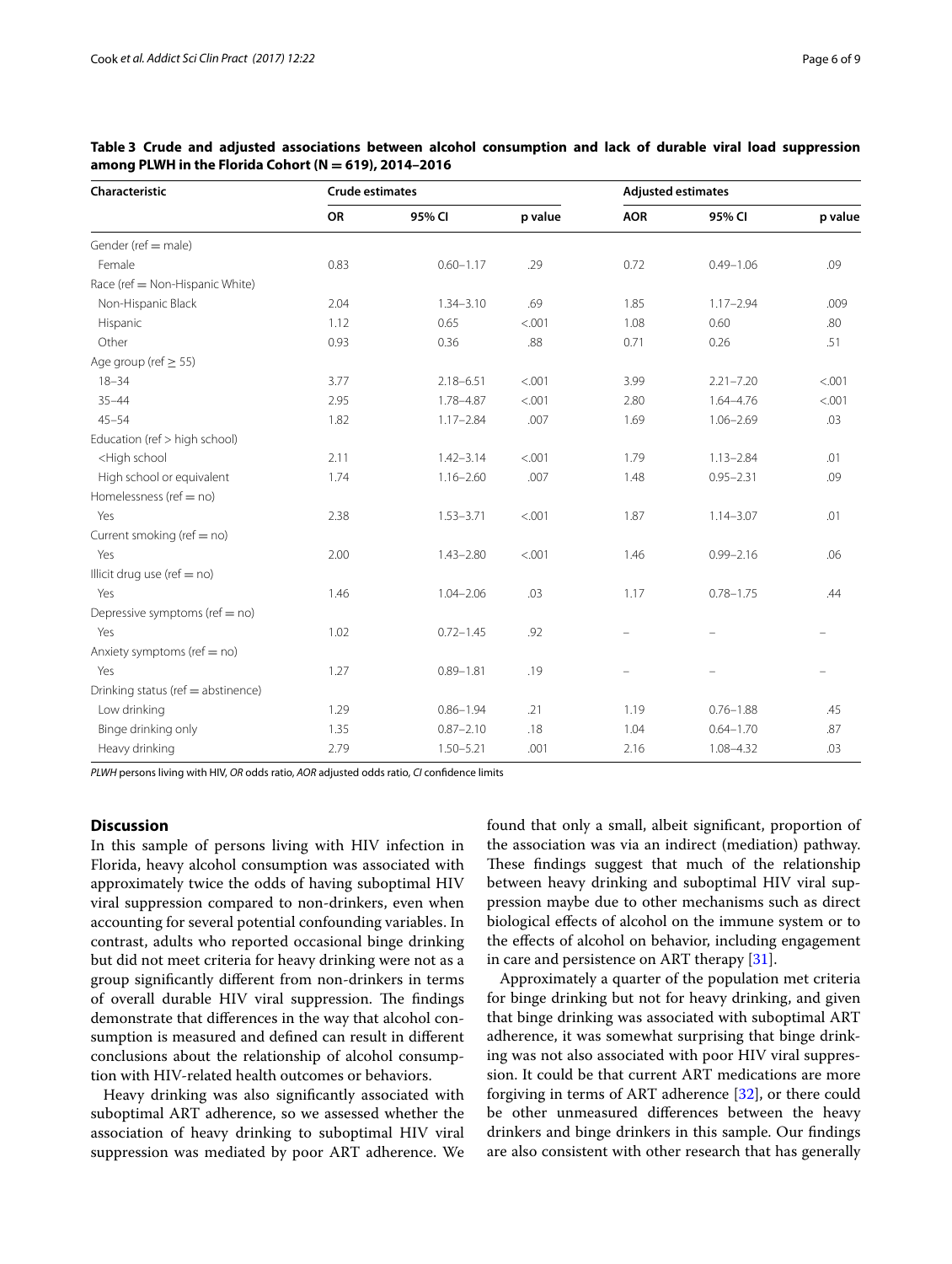Ref

**Percent with optimal ART adherence** 

Percent with optimal ART adherence

<span id="page-6-0"></span>

p = .008

 $p < .001$ 

 $p < .001$ 



<span id="page-6-1"></span>found the highest levels of alcohol consumption, but not all alcohol use patterns, to be associated with poor HIV viral suppression  $[9-11]$  $[9-11]$ .

The evidence for a causal relationship between alcohol consumption and poor HIV viral suppression is supported by longitudinal data showing that increases in drinking correlate with worse viral suppression [\[9](#page-7-8)], and some evidence that a reduction in alcohol consumption

<span id="page-6-2"></span>**Table 4 Direct and indirect risk ratios for suboptimal HIV viral suppression for various alcohol consumption patterns**

|                 | Low drinking      | <b>Binge only</b> | Heavy drinking                          |
|-----------------|-------------------|-------------------|-----------------------------------------|
| Direct effect   | 0.97(0.76, 1.20)  |                   | $1.02(0.79, 1.26)$ $1.61(1.16, 2.05)^*$ |
| Indirect effect | 1.00 (0.97, 1.03) |                   | $1.04(1.01, 1.10)^*$ 1.05 (1.00, 1.13)* |
| Total effect    | 0.97(0.75, 1.20)  |                   | 1.07 (0.82, 1.32) 1.70 (1.24, 2.18)*    |
|                 |                   |                   |                                         |

Florida Cohort ( $N = 619$ ), 2014-2016

 $*$  p < .05. The indirect effect represents the effect mediated by ART adherence

is associated with improved HIV viral suppression [\[33](#page-8-10)]. However, several limitations of the current study warrant mention. Although we used an item from a validated scale [\[26](#page-8-3)], self-reported ART adherence tends to over-estimate adherence. We chose to use a traditional cut-point of 95% adherent to distinguish adequate from inadequate adherence, although viral suppression can be now achieved with lower adherence (e.g. 80%) with more recent ART regimens [\[32](#page-8-9)]. Our sample was a convenience sample of persons who had been in care during the previous year, thus may not represent the entire population of persons living with HIV. The proportion of persons who met criteria for heavy drinking (exceeding weekly drinking limits) was also somewhat lower than the proportion found in other samples of PLWH. We likely under-estimated actual consumption, in part, due to limited response options on our alcohol assessment instrument. Although we adjusted for several factors that could have represented confounding variables that were the true cause of poor outcomes, it is possible that some unmeasured variables were the true cause of poor viral suppression in the heavy drinkers. These limitations are balanced somewhat by our ability to obtain HIV viral suppression information from statewide HIV surveillance, and by the diversity of our sample across gender, race, and location.

Detectable HIV viremia is associated with HIV disease progression and transmission of HIV virus to others, providing both individual and public health reasons to try to improve this outcome. If alcohol consumption contributes to HIV treatment failure, then interventions to address heavy alcohol consumption should become more routine in HIV clinical and public health settings. Our fndings help reinforce the potential benefts of screening and brief intervention for alcohol problems in HIV care settings [[22](#page-7-19)], especially when persons are having difficulties maintaining consistent HIV viral suppression. Future research should also seek to identify and address other mechanisms, such as retention in care, that could be afected by heavy alcohol consumption. We also need better strategies to identify which specifc drinkers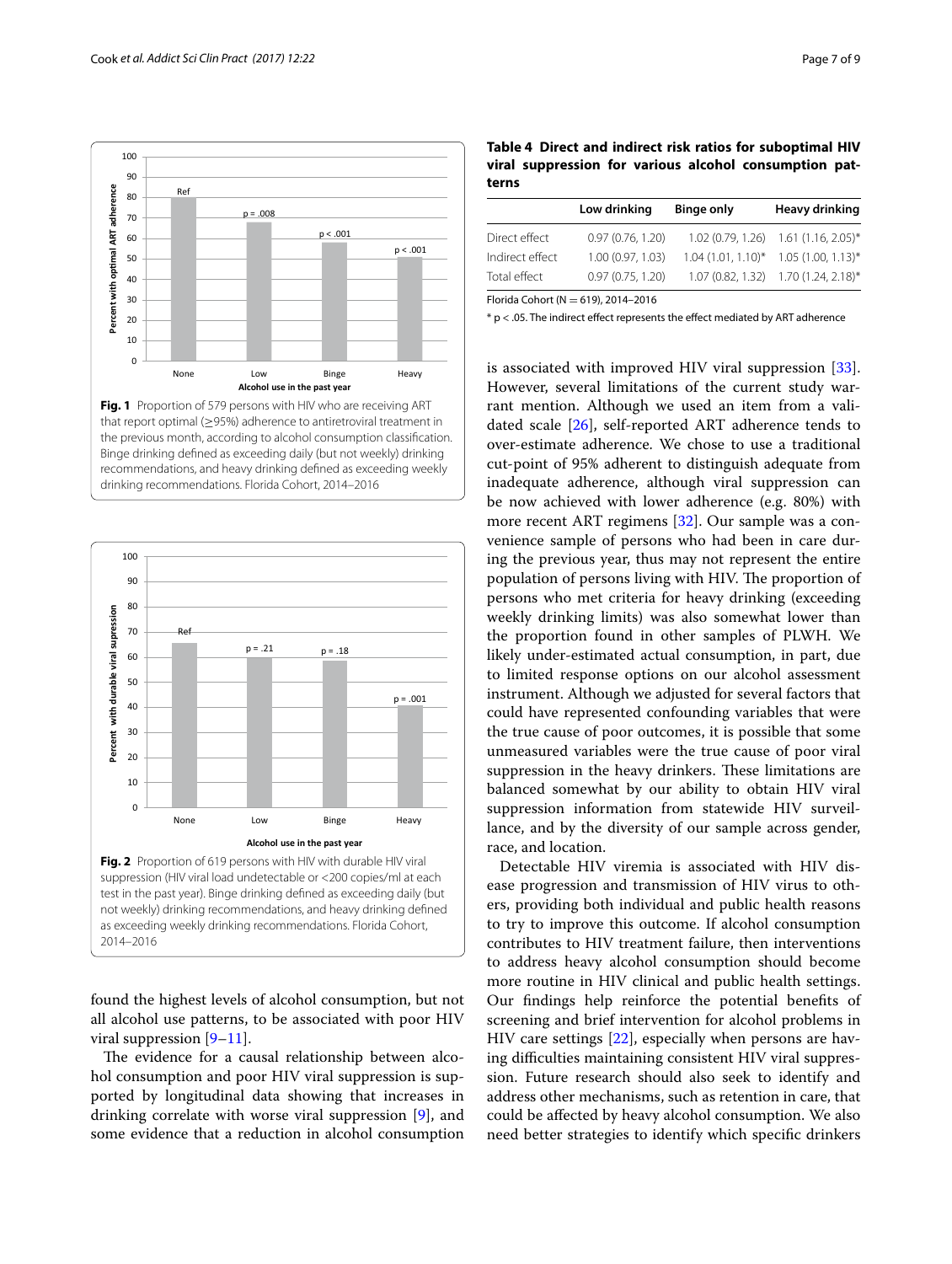are in greatest need of intervention, and to identify and demonstrate the best strategies to help persons to reduce drinking.

## **Abbreviations**

HIV: human immunodefciency virus; ART: antiretroviral treatment; PLWH: persons living with HIV.

#### **Authors' contributions**

RC helped design the study, oversaw data analysis, wrote primary draft. ZZ and BB did data analysis, NKC helped design study and write paper. JJ, NW, CC, JM, RC helped to design the study questionnaire, JM, CS, WD, GI helped to collect data at diferent settings; KB helped design the overall study. All authors read and approved the fnal manuscript.

#### **Author details**

<sup>1</sup> Department of Epidemiology, College of Public Health and Health Professions and College of Medicine, University of Florida, PO Box 100231, Gainesville, FL 32610, USA. <sup>2</sup> Department of Medicine, University of Florida, Gainesville, FL, USA.<sup>3</sup> Department of Clinical and Health Psychology, University of Florida, Gainesville, FL, USA. 4 Department of Family, Community, and Health System Science, College of Nursing, University of Florida, Gainesville, FL, USA. 5 Department of Biostatistics, University of Florida, Gainesville, FL, USA. 6 Division of Infectious Diseases and International Medicine, University of South Florida Morsani College of Medicine, Tampa, FL, USA.<sup>7</sup> Department of Internal Medicine, University of South Florida Morsani College of Medicine, Tampa, FL, USA. <sup>8</sup> Florida Department of Health, Orange County Office of Clinical Services, Disease Investigation and Research, Orlando, FL, USA.<br><sup>9</sup> Department of Epidemiology, Florida International University, Miami, FL, USA.<br><sup>10</sup> National Institute on Alcohol Abuse and Alcoholism, Bethesd

#### **Competing interests**

The authors declare that they have no competing interests.

#### **Availability of data and materials**

Please contact author or visit<http://sharc-research.org> for data and other material requests.

#### **Consent for publication**

All authors declare that they consent to publication.

#### **Ethics approval and consent to participate**

The study is approved by IRBs at the University of Florida, Florida Department of Health, and Florida International University.

#### **Funding**

This work was supported by NIAAA Grant U24 AA022002, U24AA022003, and from the State of Florida via the University of Miami Miller School of Medicine Institute for AIDS and Emerging Infectious Diseases.

## **Publisher's Note**

Springer Nature remains neutral with regard to jurisdictional claims in published maps and institutional afliations.

## Received: 13 March 2017 Accepted: 18 August 2017 Published online: 27 September 2017

#### **References**

- <span id="page-7-0"></span>1. Skarbinski J, Rosenberg E, Paz-Bailey G, Hall HI, Rose CE, Viall AH, et al. Human immunodeficiency virus transmission at each step of the care continuum in the United States. JAMA Intern Med. 2015;175(4):588–96.
- <span id="page-7-1"></span>2. Langford SE, Ananworanich J, Cooper DA. Predictors of disease progression in HIV infection: a review. AIDS Res Ther. 2007;14(4):11.
- <span id="page-7-2"></span>3. FACT SHEET: The national HIV/AIDS strategy: updated to 2020. whitehouse.gov. 2015 (cited 2015 Sept 30). [https://www.whitehouse.](https://www.whitehouse.gov/the-press-office/2015/07/30/fact-sheet-national-hivaids-strategy-updated-2020) gov/the-press-office/2015/07/30/fact-sheet-national-hivaids-strategy[updated-2020](https://www.whitehouse.gov/the-press-office/2015/07/30/fact-sheet-national-hivaids-strategy-updated-2020). Accessed June 2017.
- <span id="page-7-3"></span>4. Monroe AK, Lau B, Mugavero MJ, Mathews WC, Mayer KH, Napravnik S, et al. Heavy alcohol use is associated with worse retention in HIV care. J Acquir Immune Defc Syndr. 2016;73(4):419–25.
- <span id="page-7-4"></span>5. Williams EC, Hahn JA, Saitz R, Bryant K, Lira MC, Samet JH. Alcohol use and human immunodefciency virus (HIV) infection: current knowledge, implications, and future directions. Alcohol Clin Exp Res. 2016;40(10):2056–72.
- <span id="page-7-5"></span>6. Azar MM, Springer SA, Meyer JP, Altice FL. A systematic review of the impact of alcohol use disorders on HIV treatment outcomes, adherence to antiretroviral therapy and health care utilization. Drug Alcohol Depend. 2010;112(3):178–93.
- <span id="page-7-6"></span>7. Hendershot CS, Stoner SA, Pantalone DW, Simoni JM. Alcohol use and antiretroviral adherence: review and meta-analysis. J Acquir Immune Defc Syndr. 2009;52(2):180–202.
- <span id="page-7-7"></span>8. Vagenas P, Azar MM, Copenhaver MM, Springer SA, Molina PE, Altice FL. The impact of alcohol use and related disorders on the HIV continuum of care: a systematic review: alcohol and the HIV continuum of care. Curr HIV/AIDS Rep. 2015;12(4):421–36.
- <span id="page-7-8"></span>Barai N, Monroe A, Lesko C, Lau B, Hutton H, Yang C, et al. The association between changes in alcohol use and changes in antiretroviral therapy adherence and viral suppression among women living with HIV. AIDS Behav. 2017;21(7):1836–45.
- 10. Deiss RG, Mesner O, Agan BK, Ganesan A, Okulicz JF, Bavaro M, et al. Characterizing the association between alcohol and HIV virologic failure in a military cohort on antiretroviral therapy. Alcohol Clin Exp Res. 2016;40(3):529–35.
- <span id="page-7-9"></span>11. Sacamano PL, Farley JE. Behavioral and other characteristics associated with HIV viral load in an outpatient clinic. PLoS ONE. 2016;11(11):e0166016.
- <span id="page-7-10"></span>12. Conen A, Wang Q, Glass TR, Fux CA, Thurnheer MC, Orasch C, et al. Association of alcohol consumption and HIV surrogate markers in participants of the swiss HIV cohort study. J Acquir Immune Defc Syndr. 2013;64(5):472–8.
- <span id="page-7-11"></span>13. Sullivan KA, Messer LC, Quinlivan EB. Substance abuse, violence, and HIV/ AIDS syndemic efects on viral suppression among HIV positive women of color. AIDS Patient Care STDS. 2015;29(Suppl 1):S42–8.
- <span id="page-7-12"></span>14. Cook RL, Clark DB. Is there an association between alcohol consumption and sexually transmitted diseases? A systematic review. Sex Transm Dis. 2005;32(3):156–64.
- <span id="page-7-13"></span>15. Kim TW, Kertesz SG, Horton NJ, Tibbetts N, Samet JH. Episodic homelessness and health care utilization in a prospective cohort of HIV-infected persons with alcohol problems. BMC Health Serv Res. 2006;27(6):19.
- <span id="page-7-14"></span>16. Gordon AJ, McGinnis KA, Conigliaro J, Rodriguez-Barradas MC, Rabeneck L, Justice AC, et al. Associations between alcohol use and homelessness with healthcare utilization among human immunodefciency virusinfected veterans. Med Care. 2006;44(8 Suppl 2):S37–43.
- <span id="page-7-15"></span>17. Garey L, Bakhshaie J, Sharp C, Neighbors C, Zvolensky MJ, Gonzalez A. Anxiety, depression, and HIV symptoms among persons living with HIV/ AIDS: the role of hazardous drinking. AIDS Care. 2015;27(1):80–5.
- <span id="page-7-16"></span>18. Paulus DJ, Jardin C, Bakhshaie J, Sharp C, Woods SP, Lemaire C, et al. Anxiety sensitivity and hazardous drinking among persons living with HIV/ AIDS: an examination of the role of emotion dysregulation. Addict Behav. 2016;63:141–8.
- 19. Braithwaite RS, Fang Y, Tate J, Mentor SM, Bryant KJ, Fiellin DA, et al. Do alcohol misuse, smoking, and depression vary concordantly or sequentially? A longitudinal study of HIV-infected and matched uninfected veterans in care. AIDS Behav. 2016;20(3):566–72.
- <span id="page-7-17"></span>20. Green TC, Kershaw T, Lin H, Heimer R, Goulet JL, Kraemer KL, et al. Patterns of drug use and abuse among aging adults with and without HIV: a latent class analysis of a US Veteran cohort. Drug Alcohol Depend. 2010;110(3):208–20.
- <span id="page-7-18"></span>21. Bradley KA, DeBenedetti AF, Volk RJ, Williams EC, Frank D, Kivlahan DR. AUDIT-C as a brief screen for alcohol misuse in primary care. Alcohol Clin Exp Res. 2007;31(7):1208–17.
- <span id="page-7-19"></span>22. National Institute on Alcohol Abuse and Alcoholism. Helping patients who drink too much: a clinician's guide. National Institute on Alcohol Abuse and Alcoholism (NIAAA). 2008 (cited 2016 July 24). [https://www.](https://www.niaaa.nih.gov/guide) [niaaa.nih.gov/guide](https://www.niaaa.nih.gov/guide).